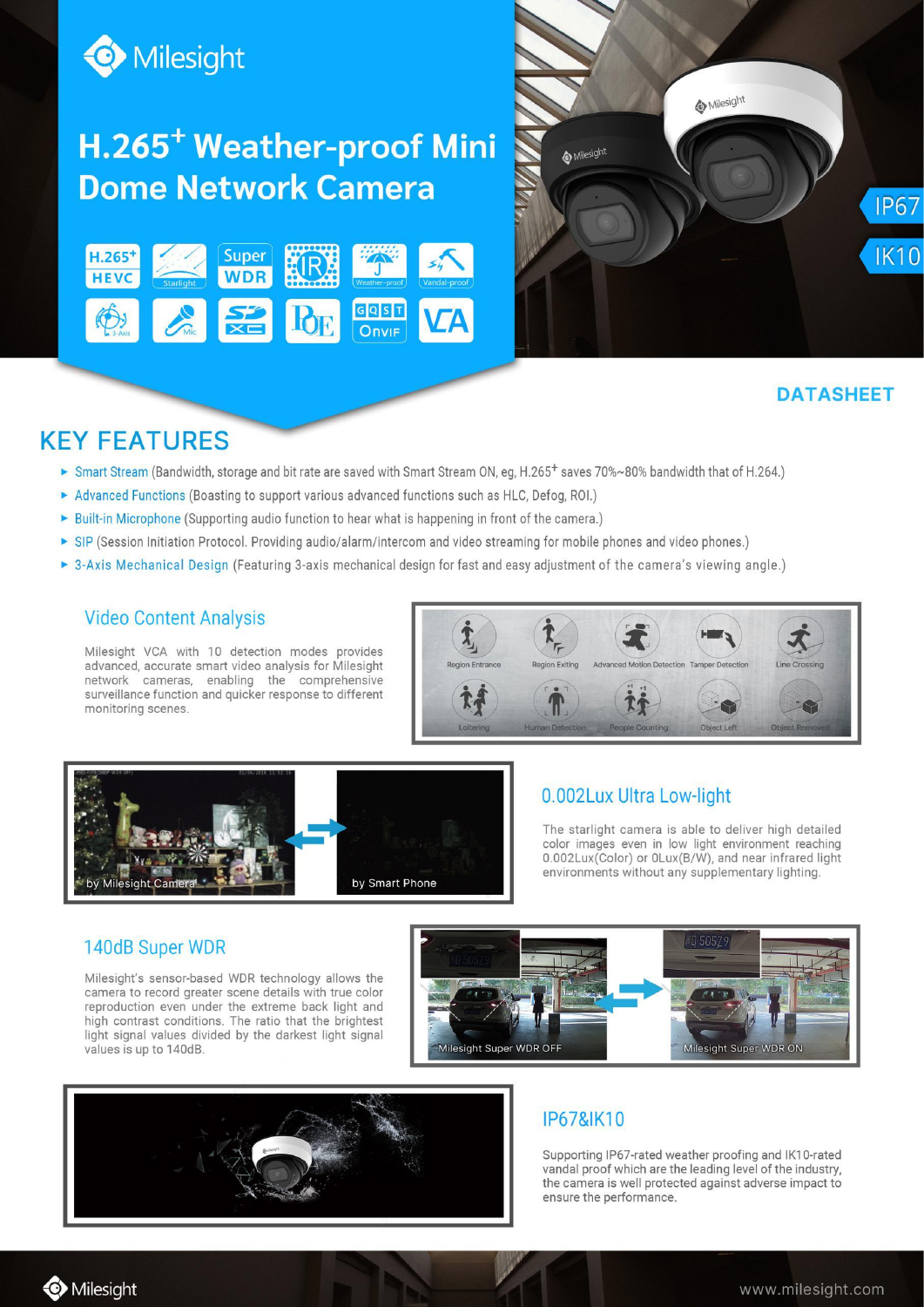# H.265<sup>+</sup> Weather-proof Mini Dome Network Camera



|                  | <b>Model</b>           | <b>MS-C2975-PB</b>                                                                                                                                                    | <b>MS-C5375-PB</b>                                                                                          |  |
|------------------|------------------------|-----------------------------------------------------------------------------------------------------------------------------------------------------------------------|-------------------------------------------------------------------------------------------------------------|--|
|                  |                        | (2MP)                                                                                                                                                                 | (5MP)                                                                                                       |  |
|                  | Image Sensor           | 1/2.8" Progressive Scan CMOS                                                                                                                                          |                                                                                                             |  |
|                  | Min. Illumination      | Color: 0.002Lux@F1.2<br>Color: 0.005Lux@F1.6/F2.0<br>B/W: OLux with IR on                                                                                             | Color: 0.005Lux@F1.2<br>Color: 0.008Lux@F1.6/F2.0<br>B/W: 0Lux with IR on                                   |  |
|                  | <b>WDR</b>             | 140dB Super WDR                                                                                                                                                       | 120dB Super WDR                                                                                             |  |
| Camera           | Lens                   | 2.8mm/4mm/6mm@F1.6; 2.8mm@F2.0                                                                                                                                        |                                                                                                             |  |
|                  | Mount                  | M12                                                                                                                                                                   |                                                                                                             |  |
|                  | Field of View          | H111°/D128°/V61°(2.8mm@F1.6)<br>H123°/D142°/V68°(2.8mm@F2.0)<br>H91°/D106°/V50°(4mm)<br>H55°/D63°/V32°(6mm)                                                           | H105°/D131°/V78°(2.8mm@F1.6)<br>H113°/D144°/V84°(2.8mm@F2.0)<br>H86°/D108°/V63°(4mm)<br>H52°/D63°/V40°(6mm) |  |
|                  | <b>Shutter Time</b>    | 1/100000s~1s                                                                                                                                                          |                                                                                                             |  |
|                  | <b>IR Distance</b>     | Up to 25m                                                                                                                                                             |                                                                                                             |  |
|                  | Day/Night Mode         | Day/Night/Auto/Customize/Schedule                                                                                                                                     |                                                                                                             |  |
|                  | S/N                    |                                                                                                                                                                       | >55dB                                                                                                       |  |
|                  | Max. Image Resolution  | 1920x1080                                                                                                                                                             | 2592x1944                                                                                                   |  |
| Video            | <b>Primary Stream</b>  | 30fps@(1920x1080, 1280x960, 1280x720, 704x576)                                                                                                                        | 20fps@(2592x1944), 30fps@(2048x1536, 1920x1080,<br>1280x960, 1280x720, 704x576)                             |  |
|                  | Secondary Stream       | 30fps@(704x576, 640x480, 640x360, 352x288, 320x240, 320x192, 320x180)                                                                                                 |                                                                                                             |  |
|                  | <b>Tertiary Stream</b> | 30fps@(1920x1080, 1280x720, 704x576, 640x480, 640x360, 320x240, 320x192, 320x180)                                                                                     |                                                                                                             |  |
|                  | Video Compression      | H.265+/H.265(HEVC)/H.264+/H.264/MJPEG                                                                                                                                 |                                                                                                             |  |
|                  | Video Bit Rate         | 16Kbps~16Mbps(CBR/VBR Adjustable)                                                                                                                                     |                                                                                                             |  |
|                  | <b>Privacy Masking</b> | Up to 8 areas                                                                                                                                                         |                                                                                                             |  |
|                  | <b>ROI</b>             | Up to 8 areas                                                                                                                                                         |                                                                                                             |  |
|                  | <b>Image Setting</b>   | Brightness/Contrast/Saturation/Sharpness                                                                                                                              |                                                                                                             |  |
|                  | Ethernet               | 1*RJ45 10M/100M Ethernet Port                                                                                                                                         |                                                                                                             |  |
| <b>Interface</b> | Audio Interface        | Built-in Microphone                                                                                                                                                   |                                                                                                             |  |
|                  | Network Storage        |                                                                                                                                                                       | NAS(Support NFS, SMB/CIFS), ANR                                                                             |  |
| <b>Network</b>   | Protocol               | IPv4/IPv6, ARP, TCP, UDP, RTCP, RTP, RTSP, RTMP, HTTP, HTTPS, DNS, DDNS, DHCP, FTP, NTP, SMTP, SNMP,<br>UPnP, Bonjour, SIP, PPPoE, VLAN, 802.1x, QoS, IGMP, ICMP, SSL |                                                                                                             |  |
|                  | Audio Compression      | G.711/AAC/G.722/G.726                                                                                                                                                 |                                                                                                             |  |
| <b>Audio</b>     | Audio Sampling Rate    | 8/16/32/44.1/48KHz                                                                                                                                                    | 8/16KHz                                                                                                     |  |
|                  | Audio Bit Rate         | 16~256kbps                                                                                                                                                            | 16~96kbps                                                                                                   |  |
|                  | Two-way Audio          |                                                                                                                                                                       | N/A                                                                                                         |  |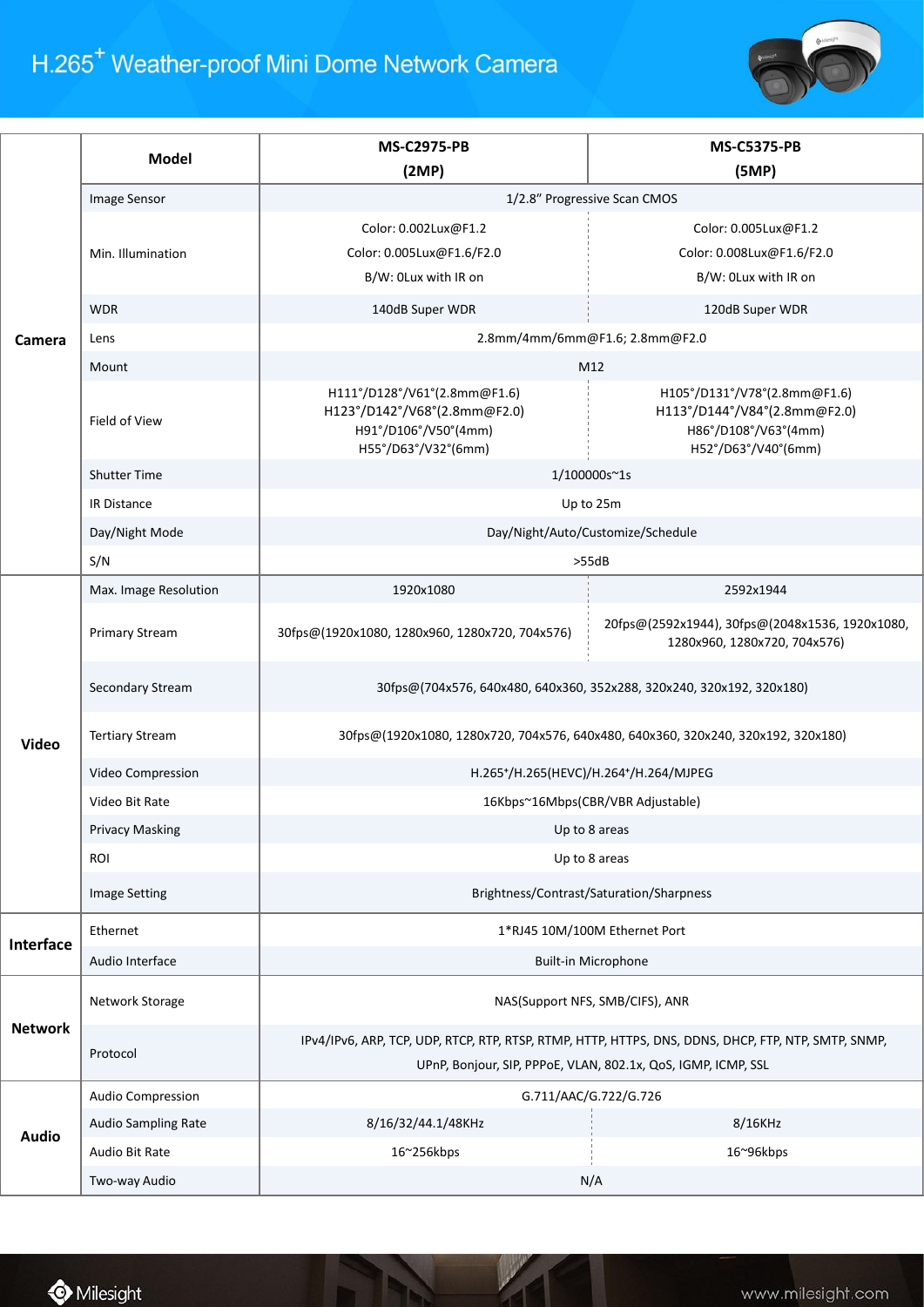## H.265<sup>+</sup> Weather-proof Mini Dome Network Camera



| System  | Storage                     | Support microSD/SDHC/SDXC Card Local Storage, up to 256G                                                                                                                 |  |
|---------|-----------------------------|--------------------------------------------------------------------------------------------------------------------------------------------------------------------------|--|
|         | <b>Advanced Function</b>    | BLC, HLC, 2D DNR, 3D DNR,<br>Defog, AWB, EIS, IP Address Filtering, AGC, Anti-flicker, Corridor Mode, Deblur, Watermark                                                  |  |
|         | SIP/VoIP Support            | Yes, Voice & Video-over-IP                                                                                                                                               |  |
|         | <b>Event Trigger</b>        | Motion Detection, Network Disconnection, Audio Alarm, etc.                                                                                                               |  |
|         | Event Action                | FTP Upload, SMTP Upload, SD Card Record, SIP Phone, HTTP Notification, etc.                                                                                              |  |
|         | Video Analysis              | Region Entrance, Region Exiting, Advanced Motion Detection, Tamper Detection, Line Crossing, Loitering,<br>Human Detection, People Counting, Object Left, Object Removed |  |
|         | <b>System Compatibility</b> | ONVIF Profile G & Q & S & T, API                                                                                                                                         |  |
|         | <b>Working Temperature</b>  | -40°C~60°C                                                                                                                                                               |  |
|         |                             |                                                                                                                                                                          |  |
|         | <b>Working Humidity</b>     | 0~90%(Non-condensing)                                                                                                                                                    |  |
|         | Power Supply                | PoE (802.3af)                                                                                                                                                            |  |
|         | <b>Power Consumption</b>    | 2.5W MAX<br>4W MAX (With IR on)                                                                                                                                          |  |
| General | Housing                     | Vandal-proof IK10-rated Metal Housing / Up to IP67-rated for Weather-resistant Performance                                                                               |  |
|         | Weight                      | 600g (Junction Box Version) / 410g (Cable Out Version)                                                                                                                   |  |
|         | <b>Dimensions</b>           | Φ108mmX96.5mm (Junction Box Version) / Φ106mmX76.5mm (Cable Out Version)                                                                                                 |  |